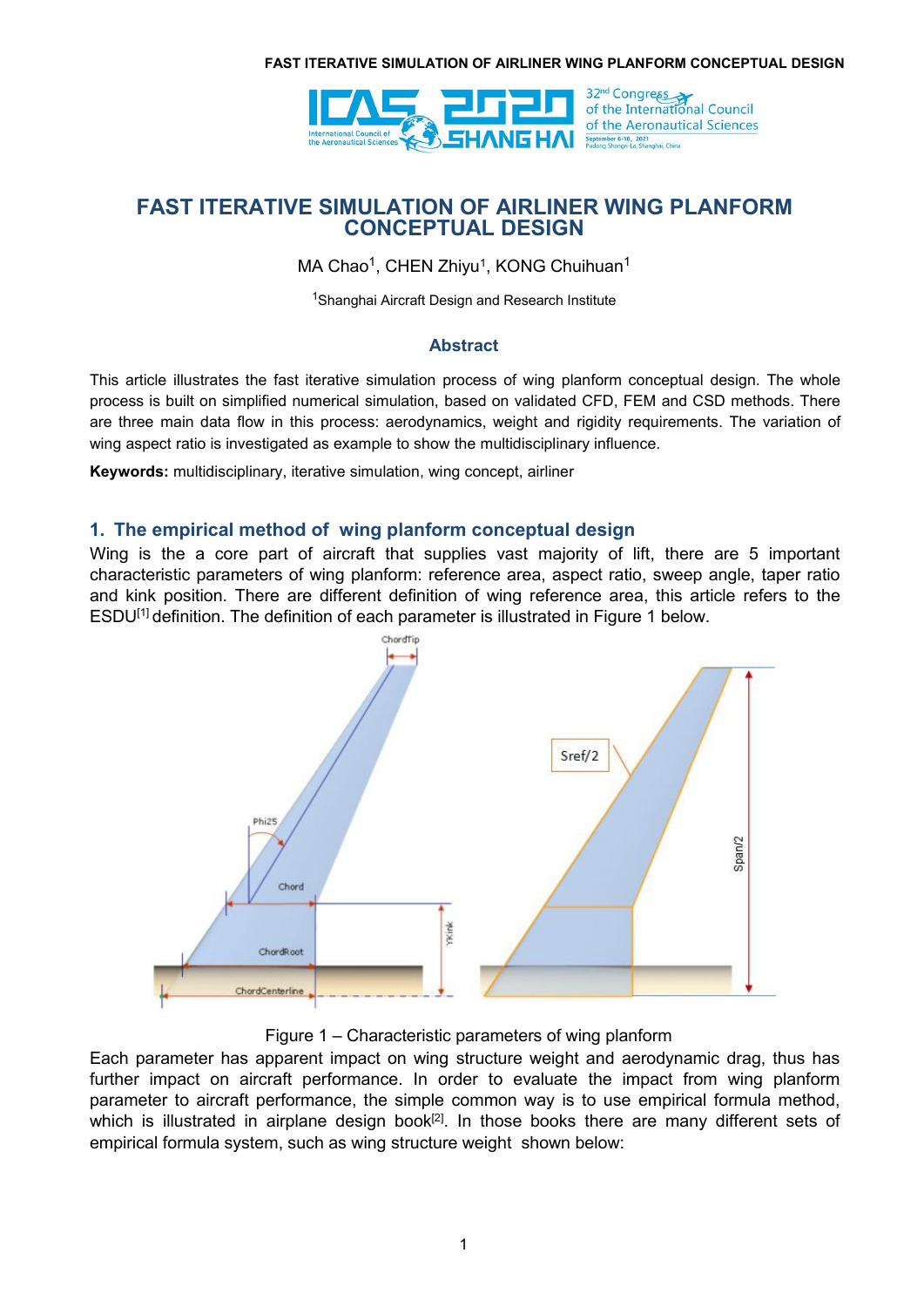$$
\frac{W_W}{W_{MZF}} = k_S b_S^{0.75} (1 + \sqrt{\frac{b_{ref}}{b_s}}) \cdot n_{ult}^{0.55} \cdot (\frac{b_s / t_r}{W_{MZF} / S_{ref}})^{0.30}
$$
(1)

$$
\frac{W_W}{W_{MTO}^{0.389}} = 19.938 S_{ref}^{0.843} (1 + \cos \Lambda_{1/4})^{-1.017} AR^{0.192} (\frac{t}{c})_{\text{root}}^{-0.098} (\frac{V_D}{100})^{0.232} (1 + K_{uc})^{0.407} (1 + K_e)^{-1.159} \tag{2}
$$

However, there are several apparent disadvantages of those formulas, first is that the accuracy can not satisfy the engineering requirement of aircraft design. Second, different formulas cause different variation trend with input parameter, which is difficult to justify which one is more reasonable. Formula 1 shows that the wing structure weight affected by  $W_{MZF}$ , i.e. maximum zero fuel weight, while Formula 2 shows that wing structure weight is affected by *WMTO,* i.e. maximum take off weight. Third, the change rate with variation of input parameter such as aspect ratio is different, which may cause different compromised value between structure weight and aerodynamic drag. It is the similar case with aerodynamic estimation formula. In general, the empirical method can provide a good choice for theoretical concept design, but can't support the engineering requirement of current aircraft type development.

### **2. Simulation process of wing planform conceptual design**

Determination of each parameter is a multidisciplinary process with many subjects such as aerodynamics, structure and stress, elastics and flutter, configuration and layout etc. To achieve the overall optimization, a lot of design iteration shall be made before freezing wing planform. Therefore the efficiency and quality of those iterations will determine the integrated performance and operating cost of aircraft. Generally, the fastest way of conceptual design iteration is based on engineering estimation methodology. And the current most accurate way is based on collaborative design cooperation between related subjects and professional teams. To make the best balance between efficiency and accuracy, simplified numerical simulation of multidisciplinary is a feasible and optimal way to achieve this target. This article aims to build the fast iterative process of airliner wing conceptual design and take wing aspect ratio as an example to illustrate period cycle and data flow of this process. The whole process is shown in Figure 2 below:



Figure 2 – Iterate simulation process of wing concept design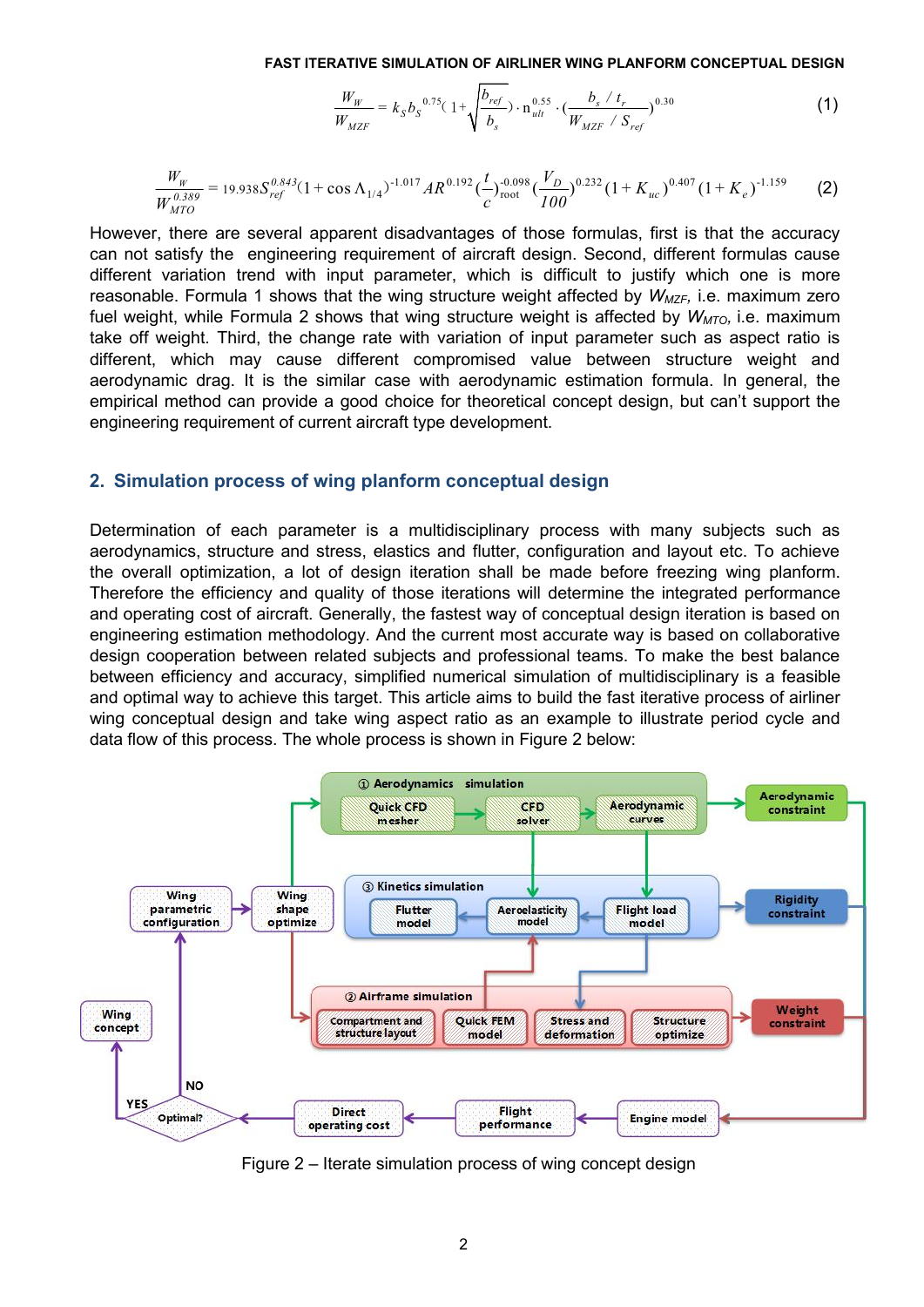As shown in Figure 2, the iterative process begins with the wing configuration parametric definition model, followed by the wing aerodynamic shape optimization model. Based on the optimized aerodynamic shape, there are three main data flow of simulation, first is the aerodynamic simulation, second is the airframe simulation, third is the kinetics simulation. With simulation data satisfying the main constraints, the flight performance can be analyzed with given engine data. Finally the direct operating cost acts as the integrated index to find the optimal wing concept.

## **3. Simplified simulation of aerodynamic model**

### 3.1 Introduction of aerodynamic model

The main concern of this aerodynamic simulation model is to study the influence from wing planform parameter to the aerodynamic performance of the aircraft. There are some simplification in this model: first the geometry of fuselage and empennages are all fixed. Second the airfoil shape and thickness span-wise distribution keep constant. A typical super-critical airfoil is introduced for modern commercial airliner study. Third, the aerodynamic fast simulation model is built based on conservative full-potential equation with correction of boundary layer viscid effect, which is a rational balance between time and accuracy.

In order to achieve an reasonable aerodynamic performance of wing, the twist angle span-wise distribution is optimized, the main objective is to have best cruise lift to drag ratio of the wing, second is to have lower wing root bending moment. The twist angle optimization model is built based on iSIGHT<sup>[3]</sup>, which is shown in Figure 3. Inside this model, the wing twist angle curve is defined by a 5<sup>th</sup> order polynomial function in formula 3.

$$
T = A\eta^{5} + B\eta^{4} + C\eta^{3} + D\eta^{2} + E\eta + F
$$
\n(3)

The optimization model use NSGA-II genetic algorithm. The optimize variable is an array of polynomial coefficient. The polynomial function is introduced in order to keep the curve smooth.



Figure 3 – Optimization model of wing twist angle distribution



Figure  $4 -$  Example of wing twist angle optimization model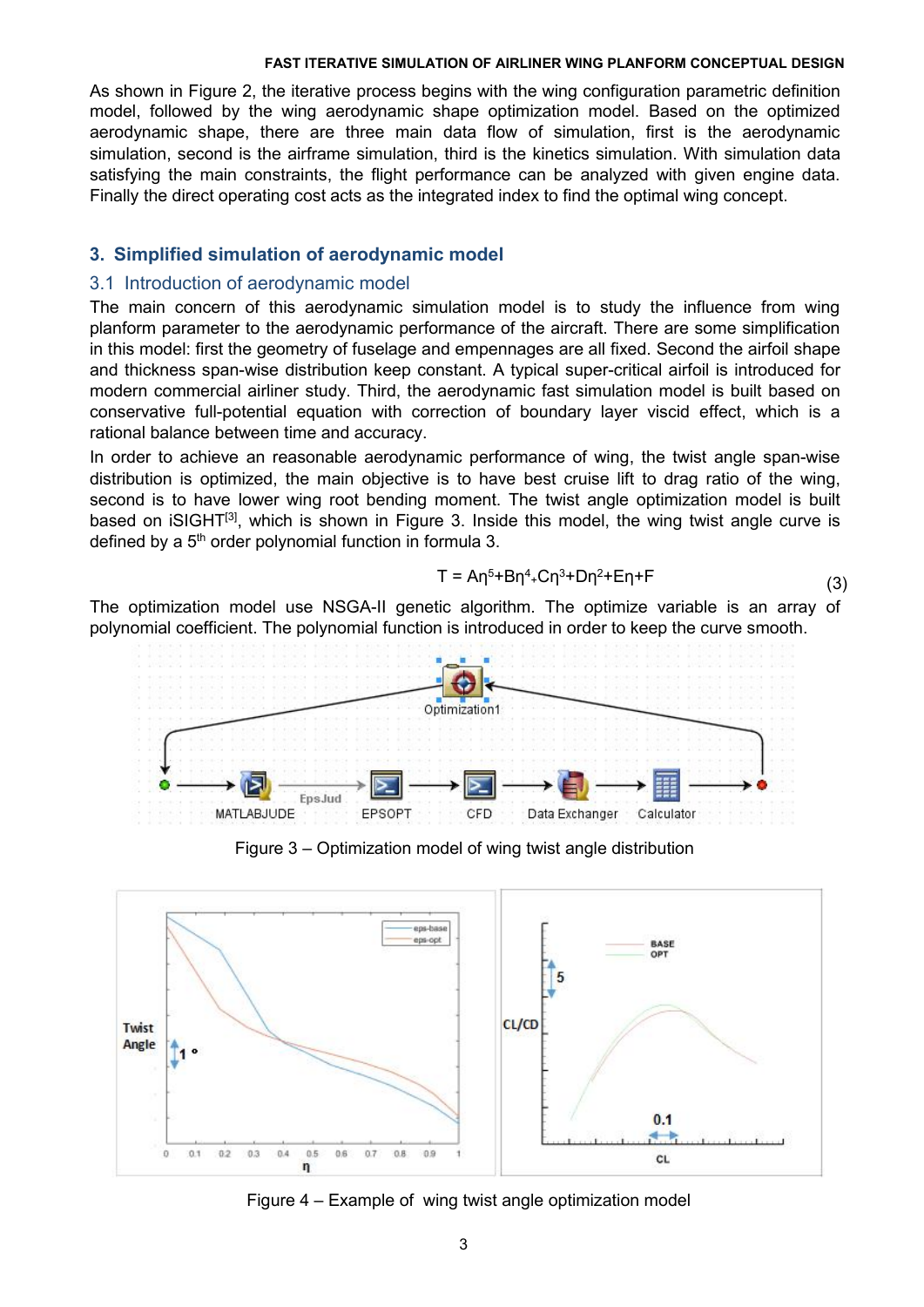



Wing aspect ratio is the most comprehensive index of wing planform parameter. In order to investigate the influence of aspect ratio, there are five wing concepts defined with different aspect ratio range from 8 to 12. the other parameters such as reference area and sweep angle all keep constant.

Figure 5 shows an example of the wing geometry, mesh model and static pressure contour with different aspect ratio, generated by the quick aerodynamic simulation model. There are different methods of quick aerodynamic simulation<sup>[4]</sup>, while the most difficult point is to make it parametric and generate adaptive mesh model. As the input for aerodynamic simulation, there is a parametric geometry definition model and wing shape optimization model, focusing only on wing twist angle curve, while the airfoil is chosen and keep constant in this model.In order to increase the iterate efficiency of aerodynamic simulation, the process from parametric geometry model to wing shape optimization model and quick meshing model and CFD solver model all could be run automatically as needed.

## 3.2 Simulation results analysis of wing aspect ratio

The following three figures show the simulation results from wing aspect ratio to aerodynamic performance. Figure 6 shows the lift coefficient variation with angle of attack under different wing aspect ratio. Figure 7 shows the lift to drag ratio variation with lift coefficient. Figure 8 shows the pressure center relative span wise position with lift coefficient. Under the same lift coefficient, the pressure center span wise position can reflect the wing root bending moment.

Based on those three figures, the slope between lift coefficient and AOA is increased with wing aspect ratio, and also the maximum lift to drag ratio also increase with aspect ratio. The pressure center span wise location also increase with aspect ratio, which means the wing root bending moment increase with aspect ratio.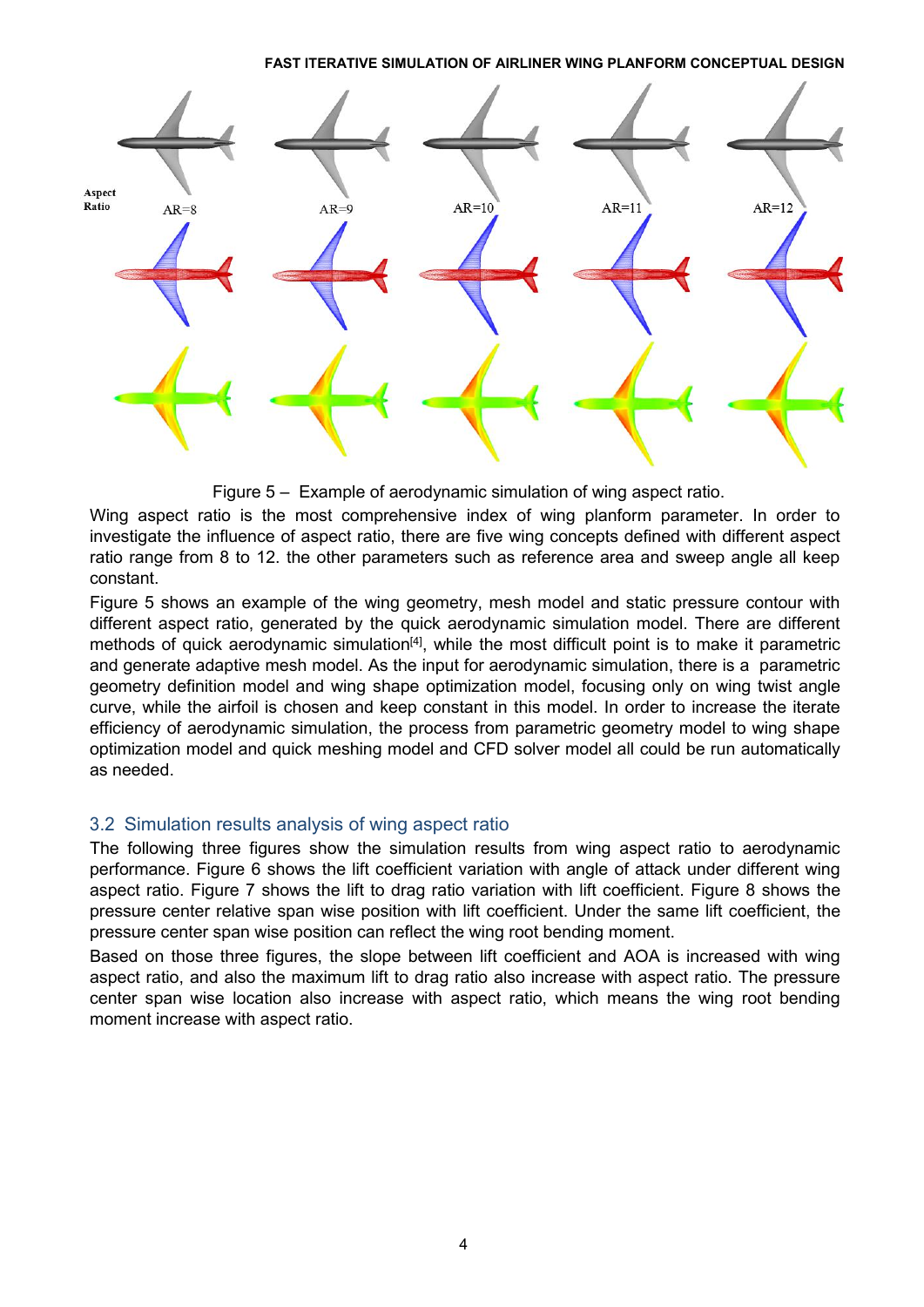

Figure  $6 - CL$  vs AoA with different AR.







Figure 8 – Pressure center span wise position vs CL with different AR.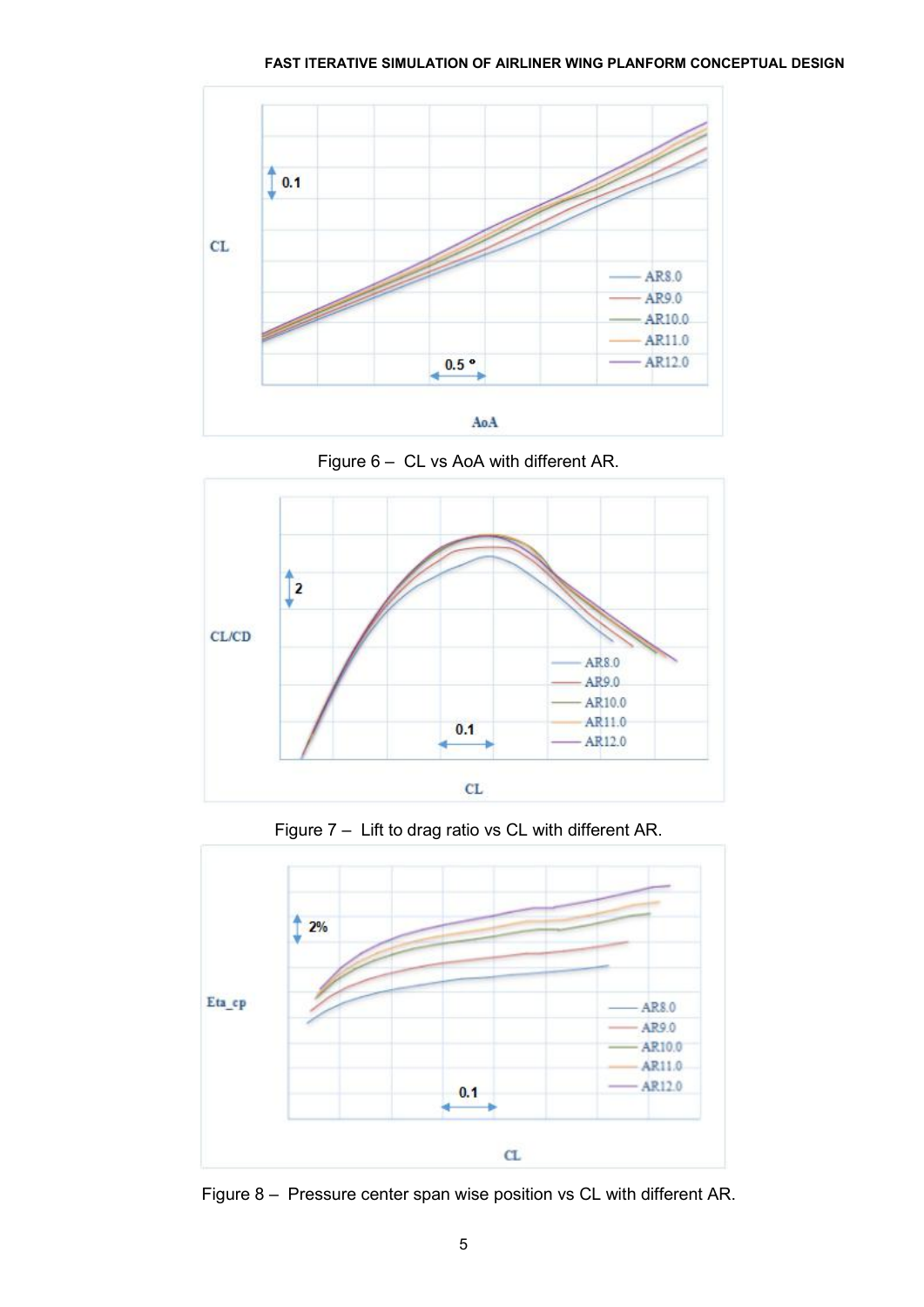### **4. Simplified simulation of structure and stress model**

## 4.1 Simulation process of wing airframe model

Compared with aerodynamic model, the numerical simulation of wing structure is much more complex. There are several main objectives of airframe simulation.first is to get the reasonable result of structure and mass distribution. Second is to study impact from input such wing plan form parameters. Third is to analyze the rigidity or aero elasticity effect of wing parameter. i.e. wing bending and rotation deformation, aileron elastic to rigid efficiency, wing flutter mode and speed. Figure 9 shows the simulation process of wing airframe model.



Figure 9 – Airframe simulation flow of wing aspect ratio

In order to reduce the difficulties of numerical simulation, the wing structure is simplified into the main structure of wing box in this model<sup>[5]</sup>. Because the wing box sustain majority part load and mass. The high lift device and control surface are neglected in simulation and compensated by multiplying correction coefficient after simulation.

As shown in Figure 9, the start point of this model is the optimized wing shape, which is output of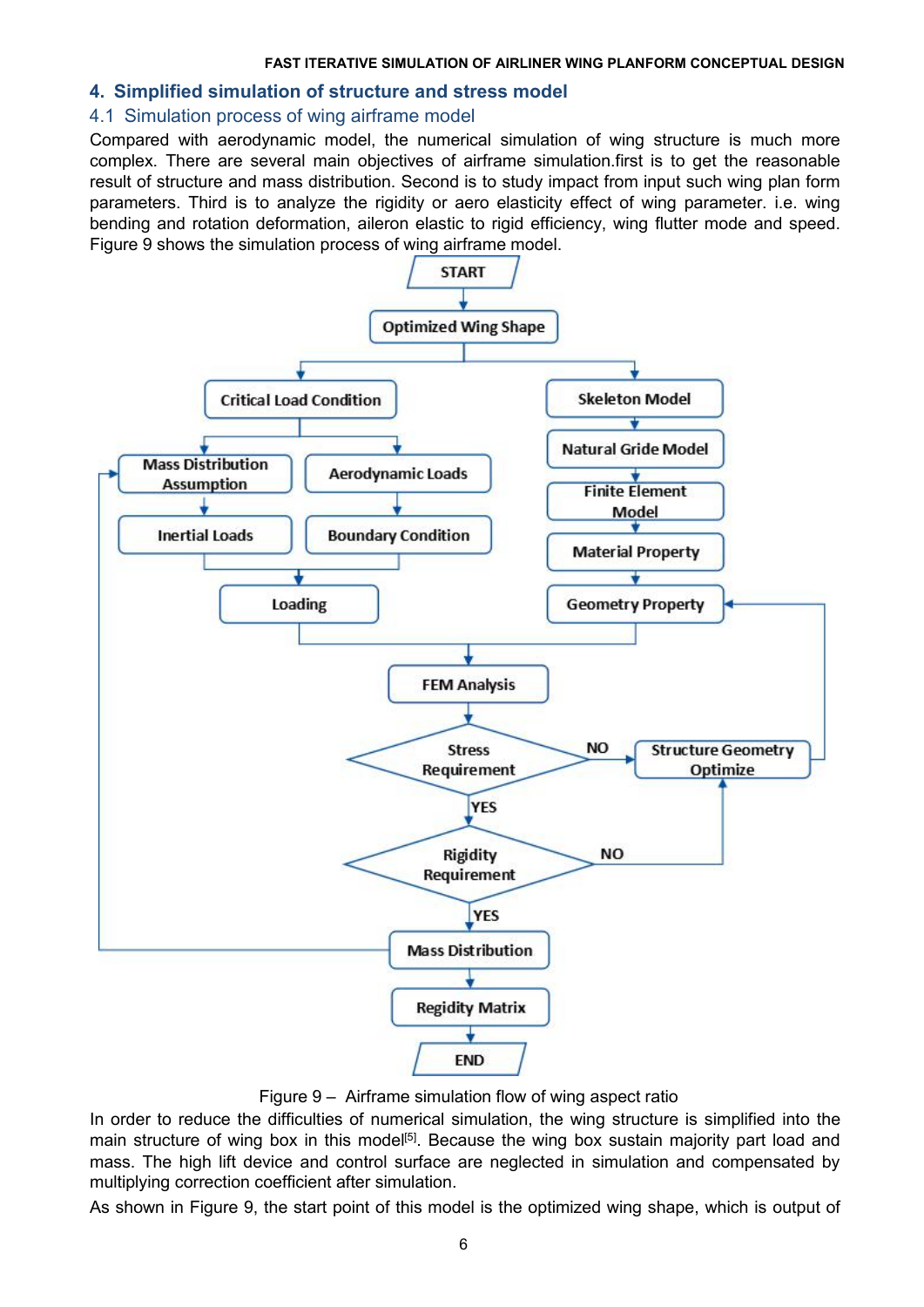aerodynamic optimization model, however the airframe simulation model is not sensible to twist optimization. Thus the twist optimization could be deactivated for airframe simulation to improve efficiency. Next step is the skeleton model which defines the main structure layout of wing box, such as front spar and rear spar, the reference positions of ribs and stringers. Then the natural grid model and finite element model define the grid and cell size and property, including the material property and local section geometry or thickness. Besides the FEM model, the critical load condition and correspondent aerodynamic and inertial loads are analyzed and calculated. With Loads and FEM model, first the stress requirement are iterated and satisfied, then the stiffness requirement are iterated and satisfied. The output is the mass distribution and rigidity distribution.

Figure 10 shows an example of the wing geometry, structure layout, mesh model, loading model and deflection contour. Wing structure geometry is optimized based on simulation results of stress and deformation, the first concern is the static stress, but the more critical constraint is static elasticity and flutter, which define the rigidity requirement. Finally the flight performance and operating cost model make balance between aerodynamics, rigidity and weight requirements, with the index of block fuel and operating cost of typical route. Generally speaking, wing aspect ratio around 10 will make best integrated performance of the transonic conventional configuration airliner, further increment will cause difficulties in structure and equipment layout, and dramatically increased rigidity requirement due to flutter and aileron efficiency.



Figure 10 – Airframe simulation flow of wing aspect ratio

The stress requirement is decided by material property and safety factors. However, the rigidity requirement is much more complex to determine, and in most cases, the rigidity requirement is more difficult to fulfill, thus act as the critical requirement to impact the structure weight. Normally the rigidity requirement is decided by flutter speed and static aero elasticity as aileron efficiency. Figure 11 shows an example of simplified flutter model consist of FEM model and simplified CFD model. There are different selection of rapid flutter analysis method<sup>[6]</sup>, the key point is to find out the most suitable way for your own project. During the fast simulation of flutter, the liner aerodynamic model could be used and calibrated by a few nonlinear CSD model.



Figure 11 – Simplified flutter analysis model

# **5. Performance simulation and operating cost analysis**

Through aerodynamic simulation model and airframe simulation model, the impact from wing planform parameter to drag polar and structure weight could be generated and analyzed and. The fast iterative simulation model could overcome the disadvantage of empirical formula methods and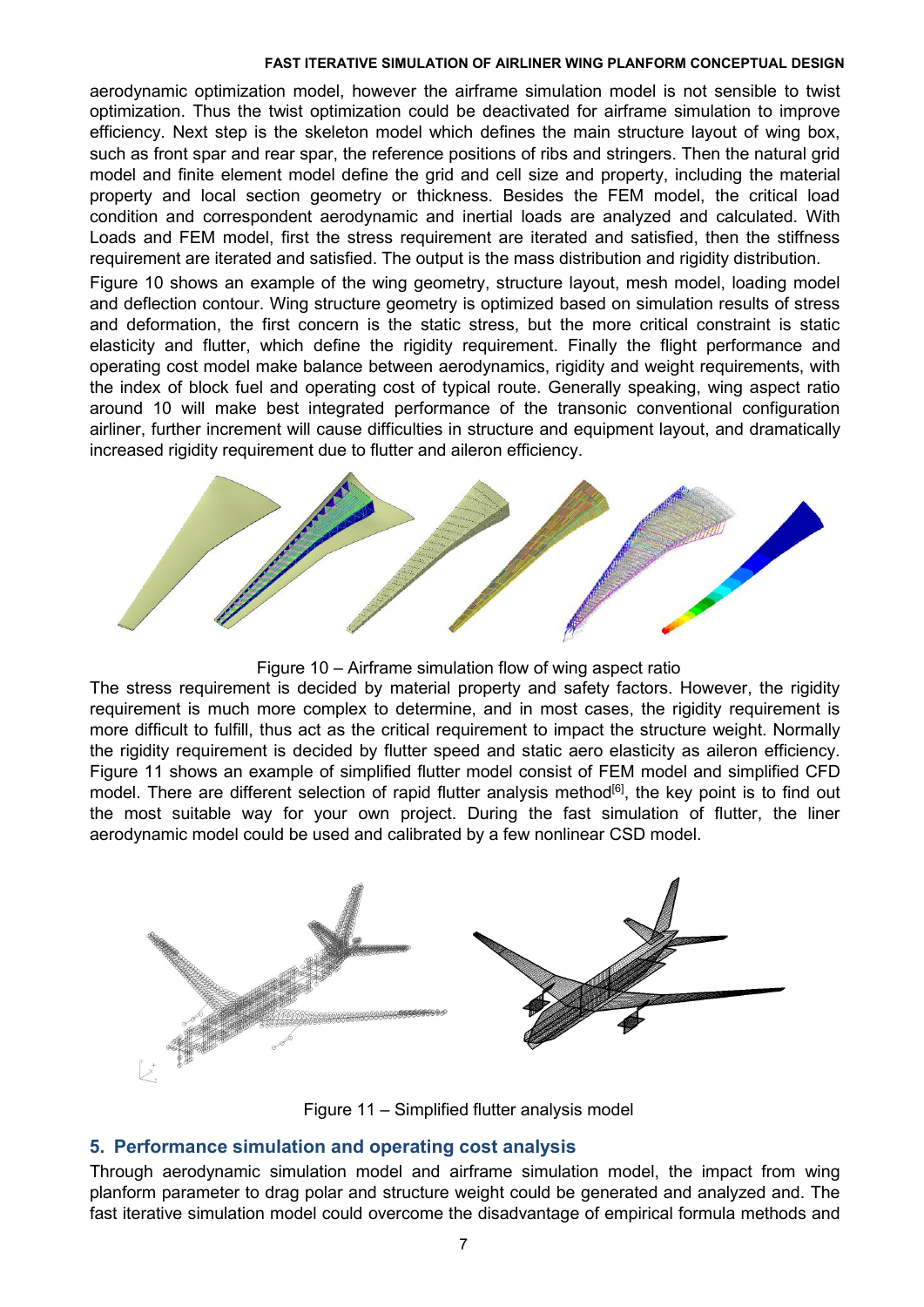simulate numerically the influence of characteristic weight, structure layout, velocity envelope and so on. The increased wing aspect ratio make higher cruising lift to drag ratio and heavier wing structure weight, in order to balance the two contradictory effect, this paper introduce a flight performance model in Pacelab APD<sup>[7]</sup> and use typical route block fuel or direct operating cost as the integrated index to evaluate total influence. Figure 12 shows the flight profile to calculate the block fuel of typical route.



Figure 12 – Flight profile definition of typical route of airliner

# **6. Summary**

After the fast numerical simulation model was built and calibrated, the impact from wing aspect ratio to aircraft concept could be trade-studied and iterated. The primary objective is to illustrated the whole iterate procedure, the methodology and the simplification assumption of different simulation model. Thus the detailed data were all not presented in this article. However there are several conclusions could be gained based on the iterated data of aerodynamic and structure and stress as following:

- The current advanced airliner with high transonic cruise mach number take wing with aspect ratio around 10;
- *•* When aspect ratio smaller than 10, the reduced induced drag could overweight the increased structure weight, thus higher the increased aspect ratio could have reduced block fuel and lower operating cost as a result;
- *•* When aspect ratio bigger than 10, further increase with wing aspect ratio could cause much higher structure weight as a much narrower wing box structure to sustain a increased rigidity requirement due to flutter and aileron efficiency, which cause bigger block fuel and operating cost.

# **Copyright Statement**

The authors confirm that they, and/or their company or organization, hold copyright on all of the original material included in this paper. The authors also confirm that they have obtained permission, from the copyright holder of any third party materialincluded in this paper, to publish it as part of their paper. The authors confirm that they give permission, or have obtained permission from the copyright holder of this paper, for the publication and distribution of this paper as part of the ICAS proceedings or as individual off-prints from the proceedings.